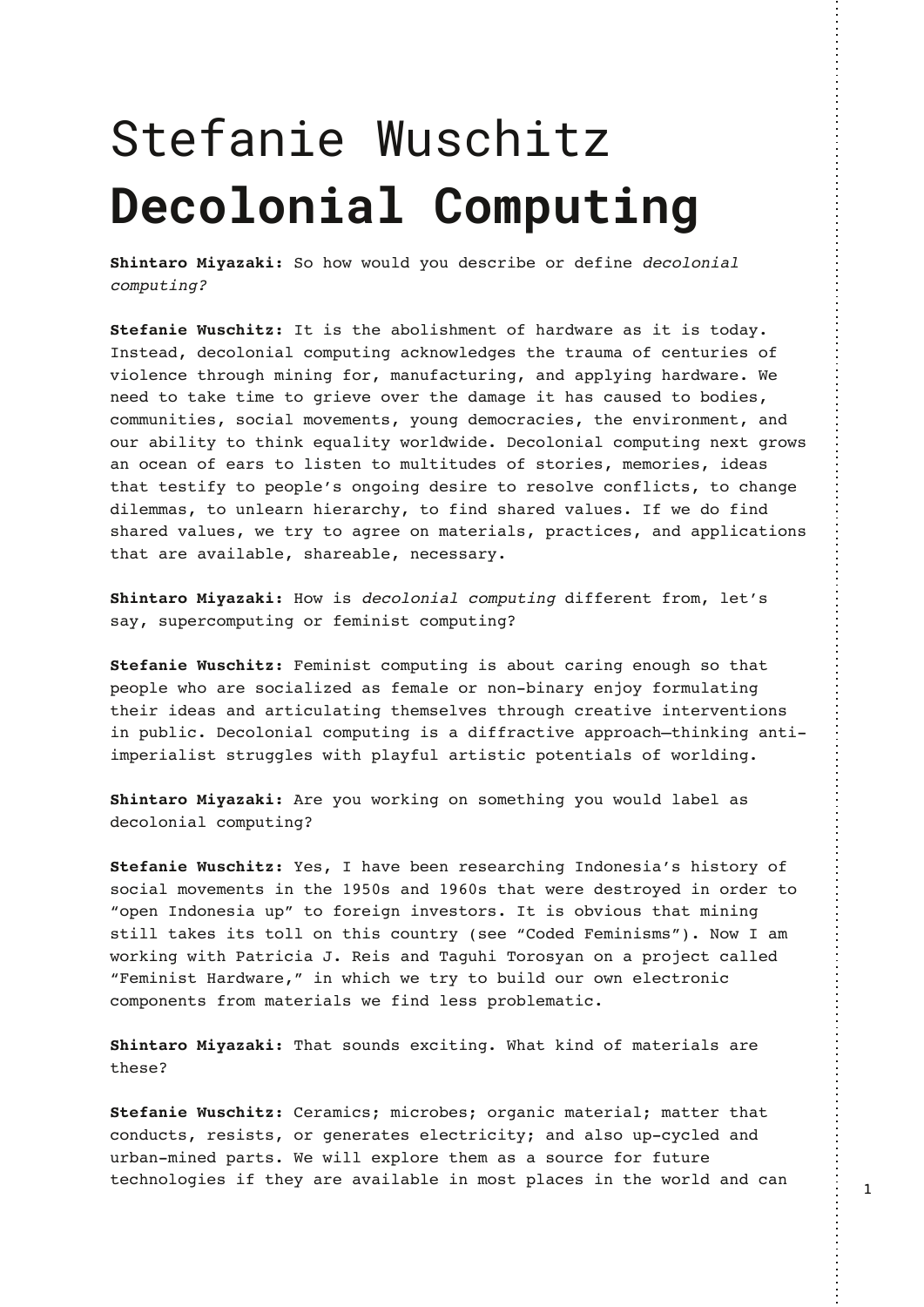be assembled with DIY prototyping tools as well as disassembled without harm to people or the environment.

**Shintaro Miyazaki:** Do you also imagine what kind of structures (logistics/knowledge/education) are needed to manufacture them?

**Stefanie Wuschitz:** In an arts-based research project called Feminist Hacking, affiliated with the Academy of Fine Arts Vienna, we are currently exploring various structures for assembling this ethical and feminist hardware necessary for decolonial computing. One option is to use rapid prototyping tools as promoted and made accessible by the maker movement. Another option is to collaborate with existing companies that are committed to standards required for labeling something as "ethical" hardware. And manufacturers producing in a "fair trade" mode, ideally releasing it as "open source hardware" (OSH). Another option is to build networks and generate kinship to collect sufficient alternative materials. For example, material that can be salvaged or collected in your own home, reborn from your garbage bin, grown in your garden as well as found in your urban environment. And re-activate existing local crafting skills and crafting/making sites to process them. For each option, we develop different strategies of knowledge transfer. To answer your question completely, I have to ask you to be patient until 2023, when our arts-based research project Feminist Hacking will end and we will publish our findings.

**Shintaro Miyazaki:** Wonderful. Let me come back to an idea you mentioned earlier. You said that decolonial computing would grow an ocean of ears to listen. That sounds very poetic. What do you mean more concretely by saying that?

**Stefanie Wuschitz:** What decolonial computing mostly does is to acknowledge the need and opportunity for system change. Ears will facilitate decolonization, so that a form of reconciliation and healing can emerge. (Now we need to listen closely to the witnesses. And where there is no witness and nobody protesting or remembering the protest any longer, we need to reconstruct what has been lost.) What has colonialism left undone, destroyed, hidden, coded, or encrypted only because the content was disobedient to a patriarchal capitalist state of the art? Where are the gaps, the blank pages, the missing practices? How did their blockage inhibit (and censor) our own problem-solving skills, our sparkling creativity and vibrant vitality? We can do so much better than this.

**Shintaro Miyazaki:** Where do you situate "countering" in decolonial computing? How would you situate decolonial computing within countering and how would you imagine its role?

**Stefanie Wuschitz:** During the cold war there were some countries that

2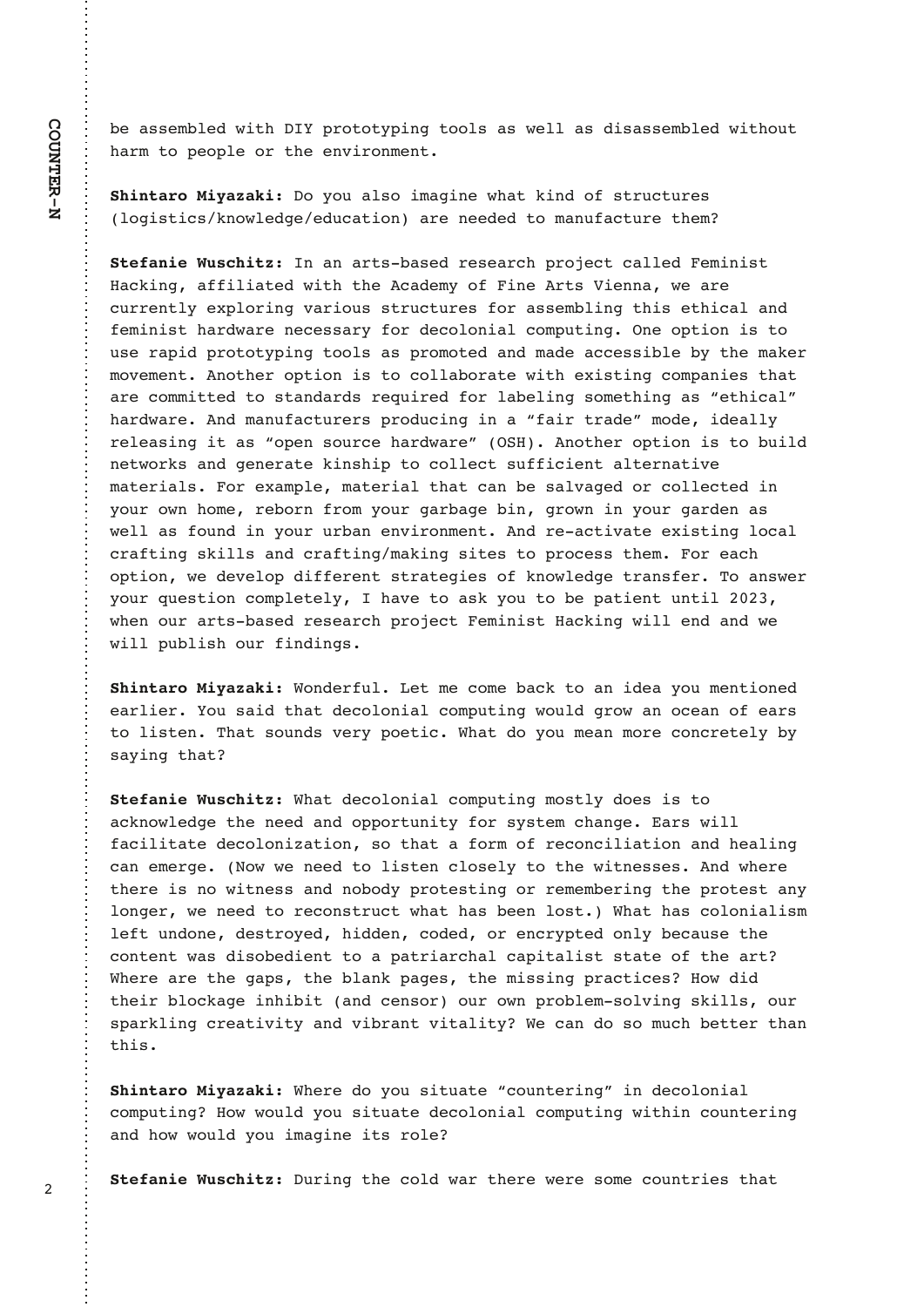had just declared independence from their colonial oppressors and therefore joined the non-alignment movement. They wanted peaceful coexistence instead of either being aligned with the "West" or aligned with the Soviet Union. I imagine decolonial computing similarly as an international effort to allow peaceful co-existence to all people connected through international commodity chains and global e-waste. How can we think commodity chains as chains of support instead of chain reactions of disaster?

**Shintaro Miyazaki:** Yes, how? What kind of rules or protocols do we need for that?

**Stefanie Wuschitz:** We will build electronics that need lower amounts of voltage and can be woven into ecological landscapes without disrupting them. They instead make inherent circles tangible and respect the assemblage of agents who maintain circular economies as commons. We see assemblages of agents not only among humans but also figuration of morethan-human communities. Let's take into consideration that we are part of this world.

**Shintaro Miyazaki:** What you describe is more so a type of frameworks. I totally agree that we are part of this world and we should be careful, but what kind of rules do you imagine? How would you make sure that decolonial computing will work to some degree? What kind of operations become important? You mention, for example, making tangible or commoning. So how would decolonial computing work concretely? What are your plans? I guess it starts with listening to communities, but then what are the next steps?

**Stefanie Wuschitz:** Resistors, variable resistors, transistors, capacitors, diodes, oscillators, chips. We need to reinvent them from scratch, with new sustainable materials that might conduct electricity a bit slower and are perhaps larger, but manufactured, installed, and powered in a decentralized, entangled way. We demand that mining companies pay taxes to regions that are mined and pay fair wages to workers. Electric components will come in a modular form, so they can easily be fixed, replaced, or upgraded. When X-rays were discovered they were also first used for entertainment, until we discovered how harmful they are. Today X-rays are only used by trained hospital staff for medical purposes. Consistent with recent discoveries on the harmfulness of our technology industry, we need to restrict the use of hardware as it is produced today and instead enable decolonial computing.

**Shintaro Miyazaki:** Could you please suggest further counter-Ns or N-computing(s) or N-futuring(s)?

**Stefanie Wuschitz:** Wild computing, counter-dreaming, apology-futuring